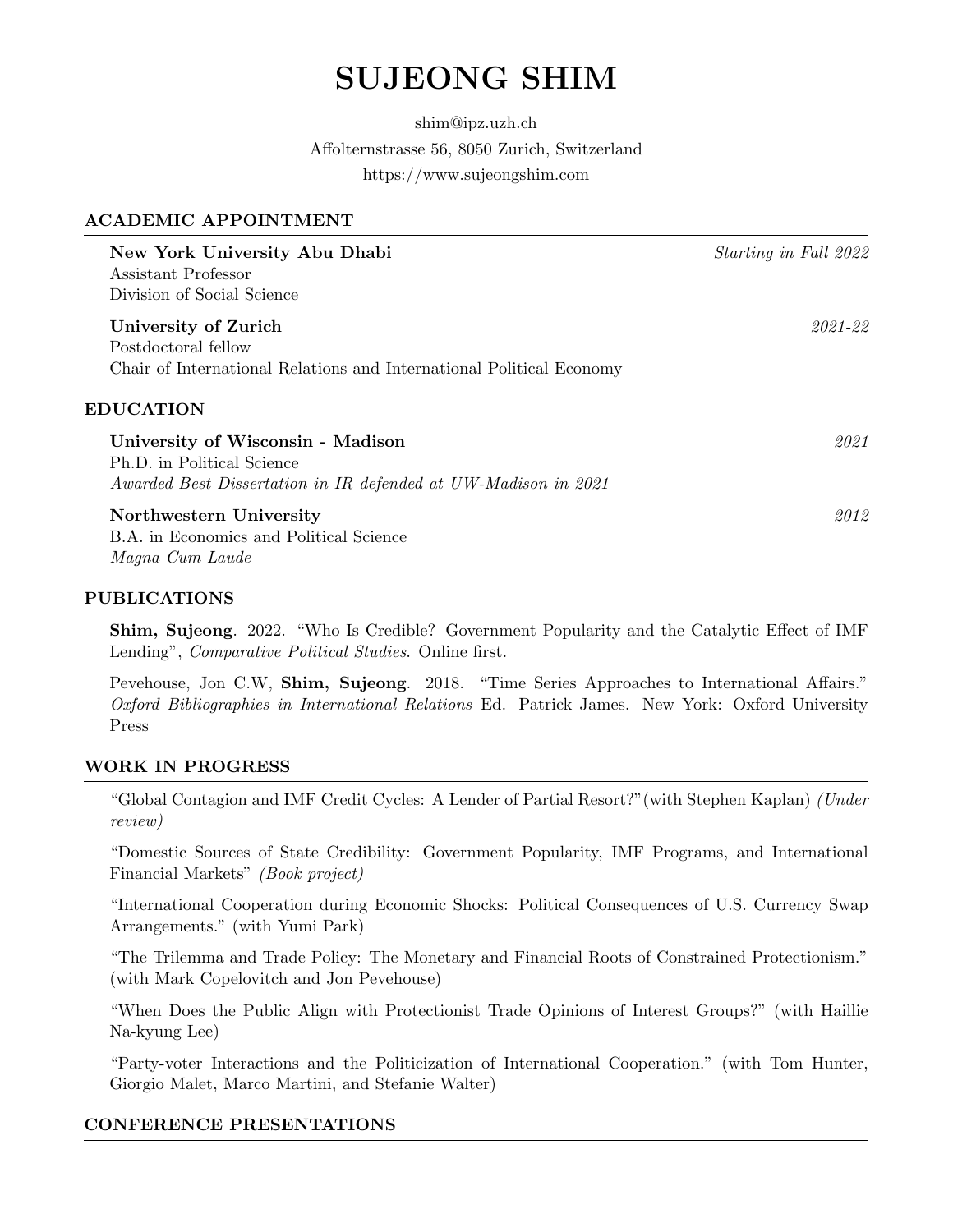| Copenhagen Money in Politics                                                                                         | 2022                    |
|----------------------------------------------------------------------------------------------------------------------|-------------------------|
| Swiss Political Science Association Annual meeting                                                                   | 2022                    |
| Joint International Political Economy Conference by the Austrian, Swiss, and German Political Science<br>Association | Canceled, 2021          |
| Graduate Student International Political Economy Workshop (GSIPE)                                                    | 2020                    |
| International Political Economy Society (IPES)                                                                       | 2020                    |
| Virtual International Political Economy Society (V-IPES)                                                             | Summer & Fall 2020      |
| American Political Science Association (APSA)                                                                        | 2019, scheduled in 2022 |
| International Studies Association (ISA)                                                                              | 2018, 2019, 2021        |

# WORKSHOPS AND INVITED TALKS

| Publication Seminar, University of Zurich                                                                                  | 2022             |
|----------------------------------------------------------------------------------------------------------------------------|------------------|
| Workshop on "The Causes and Consequences of IMF Conditionality", Oxford University                                         | 2022             |
| Workshop on "International Institutions: Backlash and Resilience", University of Zurich                                    | 2021             |
| Zurich Political Economy Seminar Series, University of Zurich and Swiss Federal Institute of Technology<br>in Zurich (ETH) | 2021             |
| International Relations Colloquium, UW- Madison                                                                            | 2017, 2020, 2021 |
| Comparative Politics Workshop, George Washington University                                                                | 2021             |
| Madison East High School                                                                                                   | 2018             |
| Department of History, UW-Madison                                                                                          | 2018             |
| School of Business, George Washington University                                                                           | 2017             |
| <b>TEACHING</b>                                                                                                            |                  |
| Winner of the University's PhD Capstone Teaching Award, UW-Madison                                                         | 2020             |
| Department Nominee for the University-wide Early Excellence Teaching Award                                                 | 2016             |
| Lecturer                                                                                                                   |                  |
| • Challenges to International Cooperation, Graduate Course, Co-Instructor                                                  | $2021 - 2022$    |
| • International Political Economy, Undergraduate Course                                                                    | 2021             |
| Guest Lecturer                                                                                                             |                  |
| • International Development and Cooperation, Interdisciplinary Undergraduate Course                                        | $\it 2019$       |
| • Introduction to International Relations, Undergraduate Course                                                            | $2017$           |
| <b>Head Teaching Assistant</b>                                                                                             |                  |
| • Introduction to International Relations, Undergraduate Course                                                            | 2020             |
| • Terrorism, Undergraduate Course                                                                                          | $\it 2020$       |
| Teaching Assistant                                                                                                         |                  |
| • Introduction to International Relations, Undergraduate Course                                                            | 2016             |